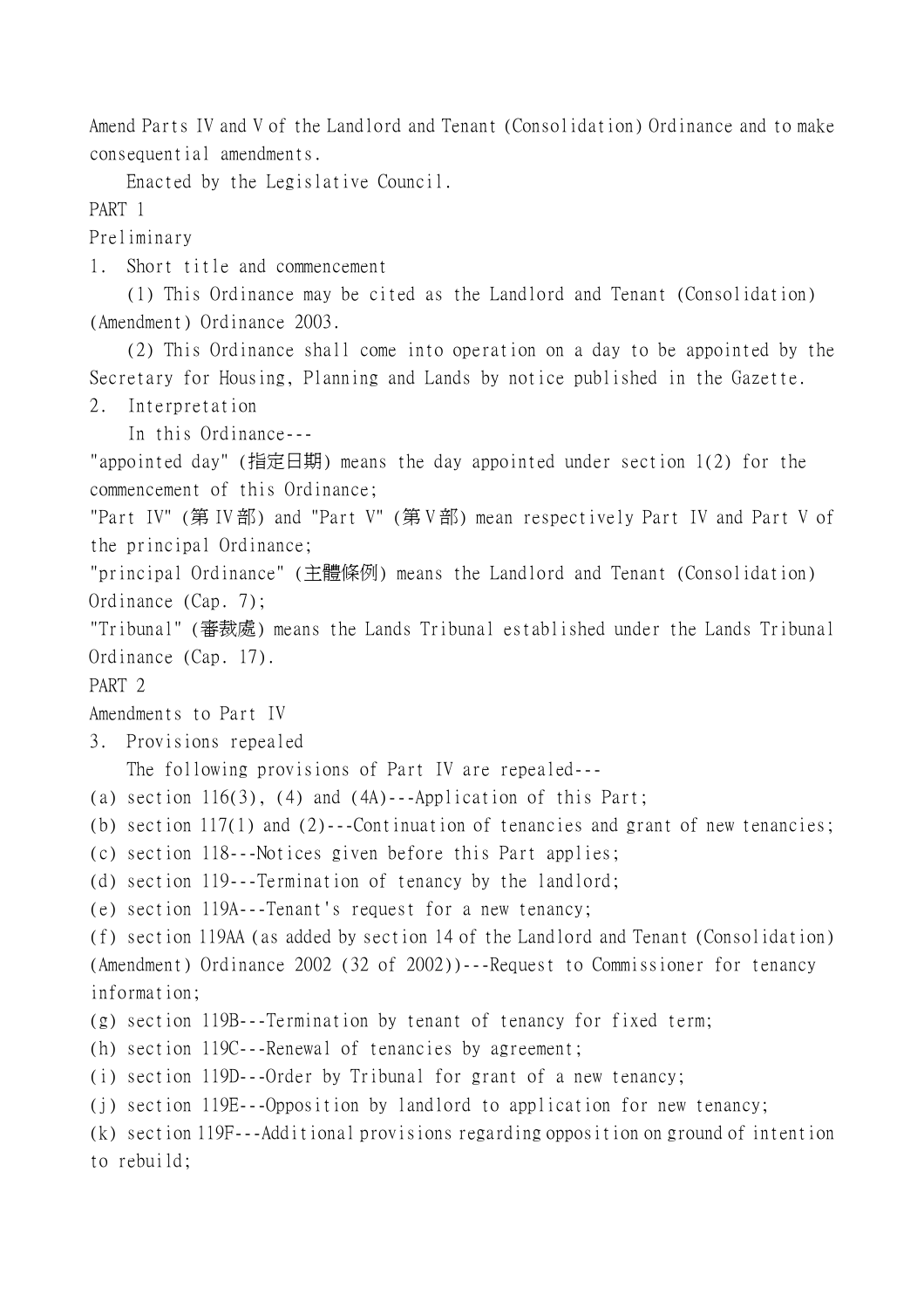(l) section 119FA---New tenancy of part of premises;

(m) section 119FB (as added by section 19 of the Landlord and Tenant (Consolidation) (Amendment) Ordinance 2002 (32 of 2002))---Certificate stating rateable value and compensation payable under section 119F(4) in respect of premises;

(n) section 119G---Dismissal of application for new tenancy where landlord successfully opposes;

(o) section 119H---Penalties;

(p) section 119I---Duration of new tenancy;

(q) section 119J---Other terms of new tenancy;

(r) section 119K---Rent under new tenancy;

(s) section 119M---Carrying out of order for new tenancy;

(t) section 119N---Interim continuation of tenancies pending determination by Tribunal;

(u) section 119NA---Rent where new tenancy refused etc.;

(v) section 119O---Short tenancies;

(w) section 119P---Sub-tenancies;

(x) section 119Q---Appeals.

4. Endorsement of tenancy agreement Section 119L is amended by repealing subsection (1) and substituting---

"(1) Where the parties enter into or renew a tenancy to which this Part applies, the landlord shall lodge with the Commissioner a notice in the specified form, and the Commissioner shall---

(a) endorse the notice with the date of its receipt; and

(b) notify both parties of the receipt of the notice.".

5. Savings in respect of Part IV

(1) In the case of a tenancy to which Part IV applies and which is in existence on the day before the appointed day, if---

(a) the landlord has before the appointed day given notice under and in accordance with section 119 of the principal Ordinance to terminate the tenancy; or

(b) the tenant has before the appointed day made a request for a new tenancy under and in accordance with section 119A of the principal Ordinance,

then on and after the appointed day---

(c) the provisions repealed by section 3 of this Ordinance shall continue to apply to the tenancy as if they were not repealed; and

(d) the enactments amended by sections 8 to 15 of and the Schedule to this Ordinance shall, if applicable, apply to the tenancy as if they were not amended.

(2) On and after the appointed day, a tenancy to which Part IV applies and which is in existence on the day before the appointed day, but in respect of which no notice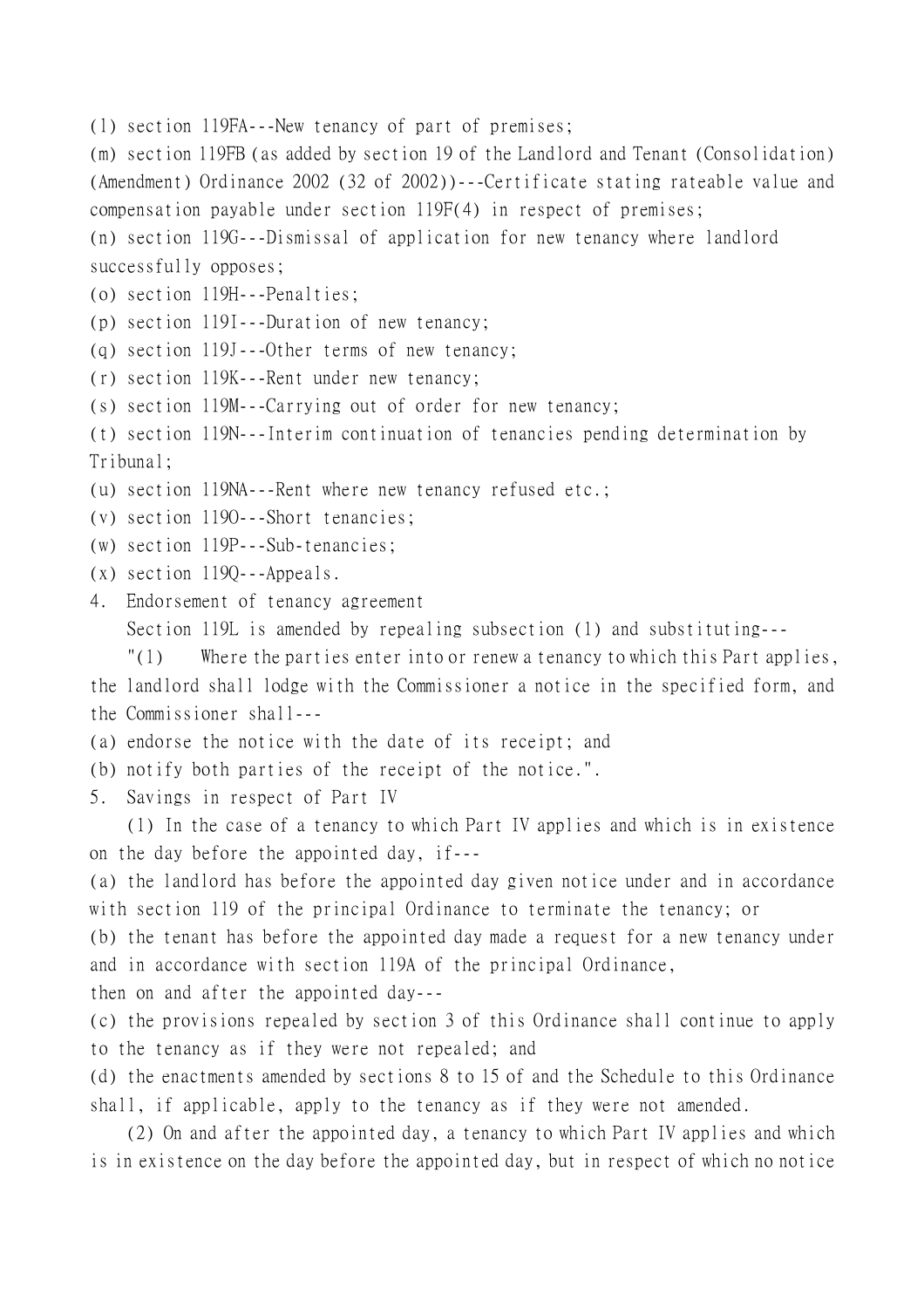or request has been given or made before the appointed day under section 119 or 119A of the principal Ordinance---

(a) may be terminated in accordance with its terms or as otherwise agreed between the parties; or

(b) if it is a tenancy which was continued by virtue of section 117 of that Ordinance, may be terminated either as a month to month tenancy or as agreed between the parties.

(3) If, before the appointed day, a landlord has successfully opposed the grant of a new tenancy on a ground specified in paragraph (b) or (c) of section 119E(1) of the principal Ordinance, the provisions of sections 119F and 119H of that Ordinance and of any condition imposed or order made under either of those sections apply in respect of the landlord as if those sections were not repealed on that day.

(4) If, on the appointed day, a tenant is in possession of premises in the circumstances described in section 119NA(1) of the principal Ordinance, the provisions of section 119NA of that Ordinance apply in respect of the tenant as if that section was not repealed on that day.

(5) Proceedings relating to Part IV which are pending in the Tribunal on the appointed day, and decisions of the Tribunal relating to that Part which have not been given effect to on that day, may respectively continue and be given effect to on and after the appointed day notwithstanding the repeal of certain provisions of that Part by section 3 of this Ordinance.

(6) Proceedings relating to provisions of Part IV saved by this section may be commenced in the Tribunal on or after the appointed day. PART 3

Amendments to Part V

6. Sections repealed

The following sections of Part V are repealed---

- (a) section 122---Minimum length of notice to determine tenancy;
- (b) section 124---Landlord may substitute notice;
- (c) section 127---Saving of rights arising out of breach of tenancy.
- 7. Savings in respect of Part V

(1) Notwithstanding the repeal of section 122 of the principal Ordinance on the appointed day---

(a) a notice of termination served under section 122(1) of that Ordinance before that day shall have effect in relation to the tenancy to which it applies; and

(b) the definition of "notice of termination" in section 120A of that Ordinance shall continue to apply in relation to that tenancy.

(2) On and after the appointed day, a tenancy to which Part V applies and which is in existence on the day before the appointed day, but in respect of which no notice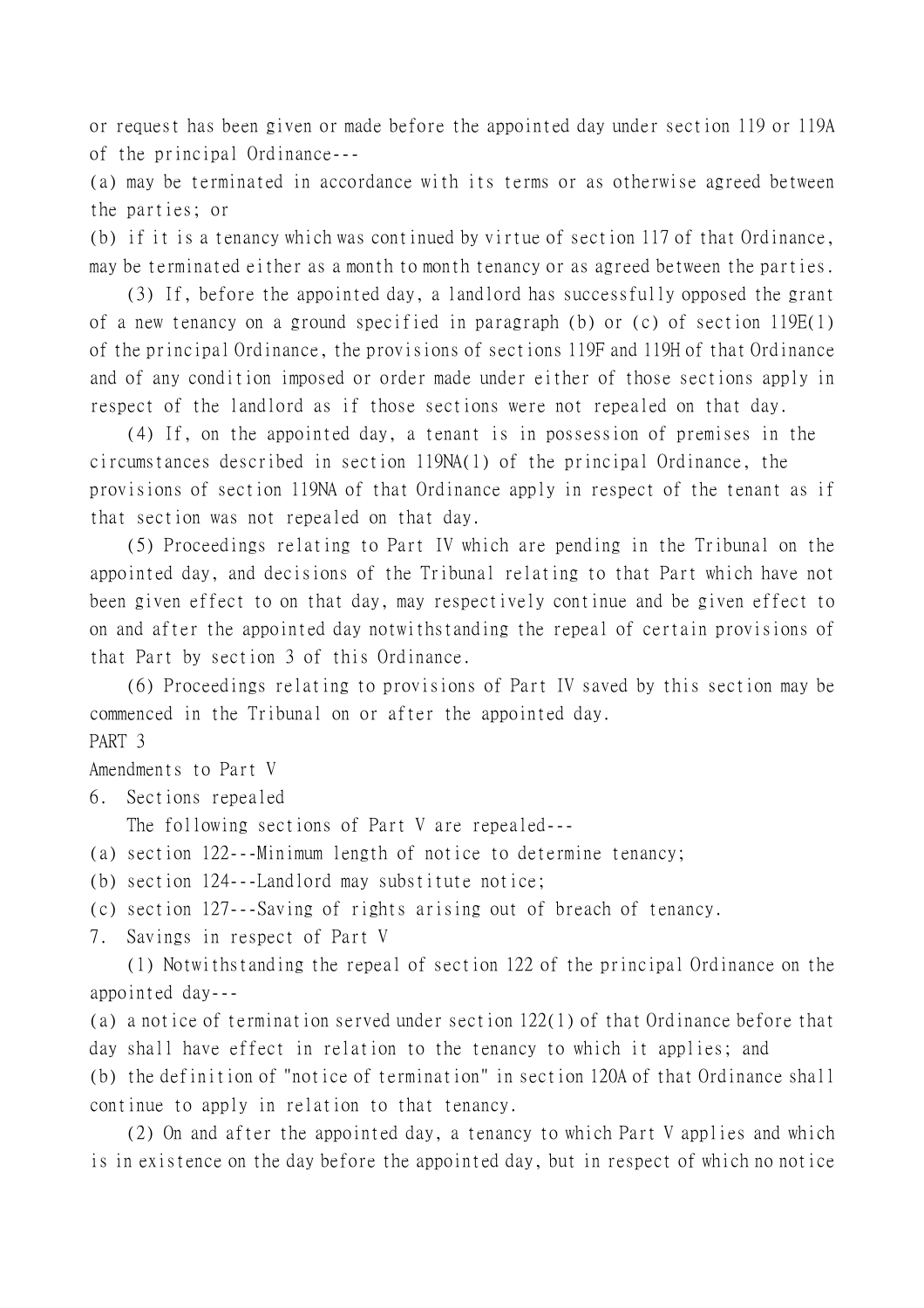of termination has been served before the appointed day under section 122(1) of the principal Ordinance---

(a) may be terminated in accordance with its terms or as otherwise agreed between the parties; or

(b) if it is a tenancy which was continued by virtue of section 122(4) of that Ordinance, may be terminated either as a month to month tenancy or as agreed between the parties.

(3) Proceedings relating to Part V which are pending in the Tribunal on the appointed day, and decisions of the Tribunal relating to that Part which have not been given effect to on that day, may respectively continue and be given effect to on and after the appointed day notwithstanding the repeal of certain provisions of that Part by section 6 of this Ordinance.

(4) Proceedings relating to provisions of Part V saved by this section may be commenced in the Tribunal on or after the appointed day.

PART 4

Consequential Amendments

Consequential amendments to principal Ordinance

8. Interpretation

Section 115(1) is amended---

(a) by repealing the definitions "current tenancy", "date of termination" and "prevailing market rent";

```
(b) in the definition of "tenancy"---
```
(i) in paragraph (a) by adding "and" at the end;

(ii) in paragraph (b) by repealing "and" at the end;

(iii) by repealing paragraph (c).

9. Application of this Part

Section 116 is amended---

(a) in subsection (1) by repealing "subsections (2) and (3)" and substituting "subsection (2)";

(b) in subsection (2)(d) by repealing "or an authority by the Commissioner under section  $119H(2)(a)$ ".

10. Proceedings

Section 119S is amended---

(a) in subsection (2) by repealing ",  $117(1)$  or  $119F(5)$ ";

(b) in subsection (4) by repealing "Subject to section 119Q, any" and substituting "Any".

11. Exercise of powers of Commissioner Section 119T(1B) is amended---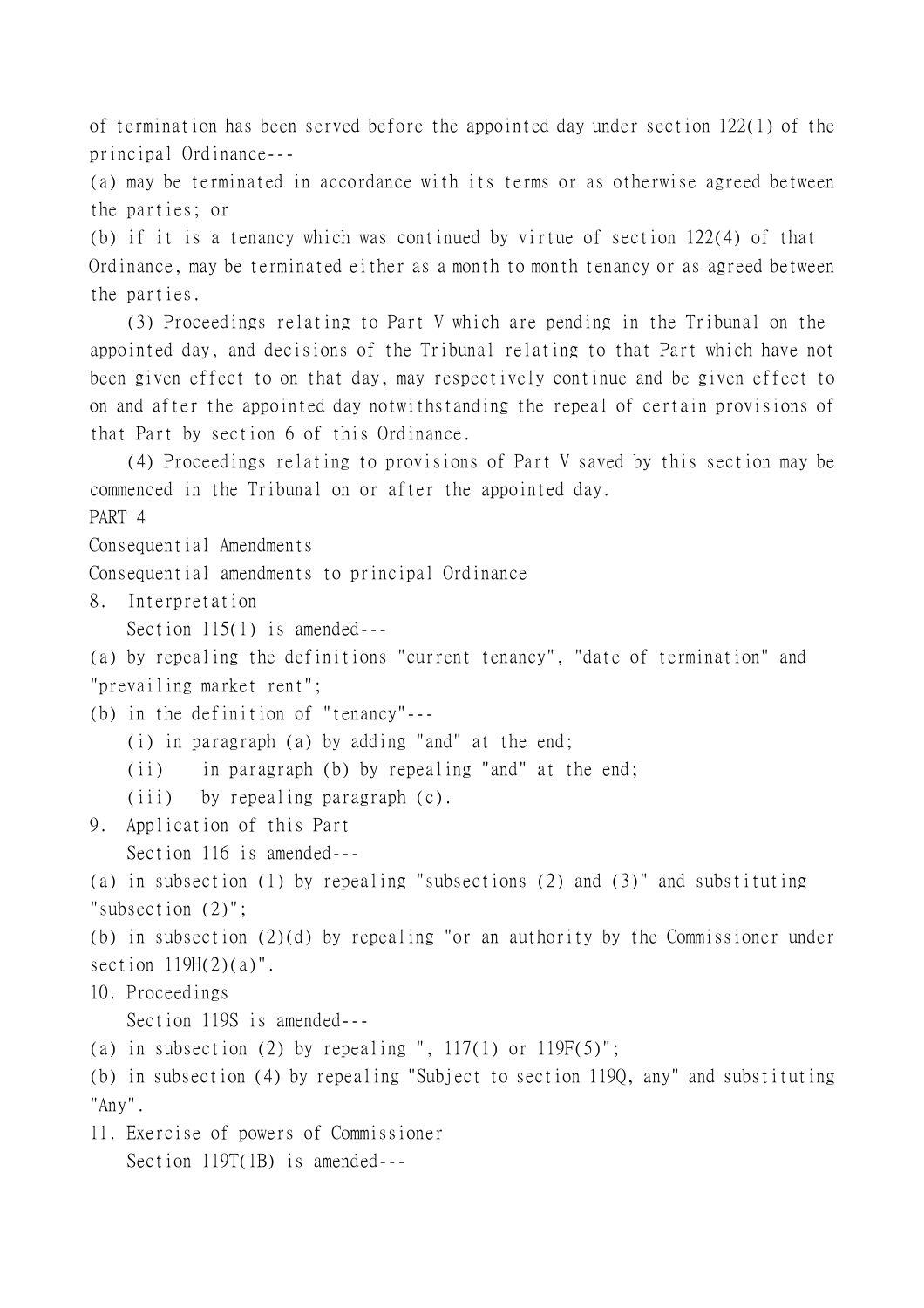```
(a) in paragraph (a) by adding "or" at the end;
```
(b) in paragraph (b) by repealing "; or" and substituting a full stop;

- (c) by repealing paragraph (c).
- 12. Interpretation

Section 120A is amended by repealing the definition "notice of termination".

13. Application

Section 121(2) is amended---

(a) in paragraph (h) by adding "and" at the end;

(b) in paragraph (j) by repealing the semicolon at the end and substituting a full stop;

(c) by repealing paragraphs (k) and (l).

14. Provisions transitional, etc. to the enactment of the Landlord and Tenant (Consolidation) (Amendment) Ordinance 2002

Section 144 is amended by repealing subsections  $(6)(a)$  and  $(7)(a)$ .

Consequential amendments to other enactments

15. Consequential amendments to other enactments

The enactments specified in the Schedule are amended as set out in that Schedule. SCHEDULE [s. 15]

Consequential Amendments to Other Enactments

Lands Tribunal Ordinance

1. Jurisdiction of the Tribunal

Section 8 of the Lands Tribunal Ordinance (Cap. 17) is amended by adding---

"(10) The jurisdiction conferred by subsections (6), (7) and (8) in respect of tenancies to which Part IV or V of the Landlord and Tenant (Consolidation) Ordinance (Cap. 7) applies is subject to the repeal of certain provisions of those Parts by the Landlord and Tenant (Consolidation) (Amendment) Ordinance 2003 ( of 2003).".

- 2. Practice and procedure of Tribunal Section 10(2) is amended---
- (a) in paragraph (c) by adding "and" at the end;
- (b) in paragraph (d)(iii) by repealing "; and" and substituting a full stop;
- (c) by repealing paragraph (e).
- 3. Review of decision

Section 11A(6) is amended by repealing ", or under section 119F(2),".

Lands Tribunal Rules

4. Forms

The Schedule to the Lands Tribunal Rules (Cap. 17 sub. leg. A) is amended in Form 7 by repealing "or requiring to occupy the premises (if notice of opposition under section 119E(1)(b) of the Landlord and Tenant (Consolidation) Ordinance (Cap. 7))".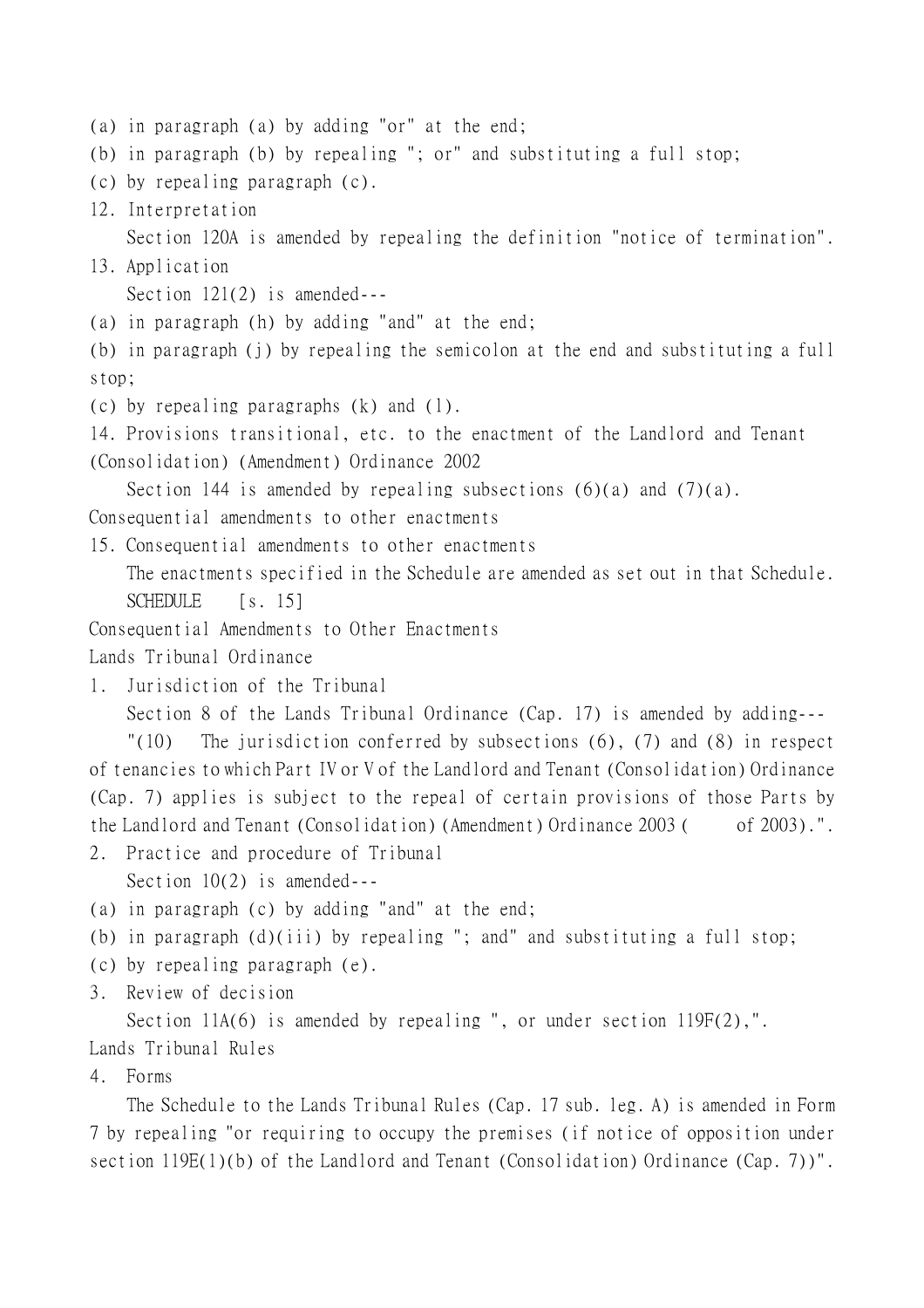Rating Ordinance

5. General powers of Commissioner Section 5(1B) of the Rating Ordinance (Cap. 116) is amended--- (a) in paragraph (a) by adding "or" at the end; (b) in paragraph (b) by repealing "; or" and substituting a full stop; (c) by repealing paragraph (c). Government Rent (Assessment and Collection) Ordinance 6. General powers of Commissioner Section 31(1B) of the Government Rent (Assessment and Collection) Ordinance (Cap. 515) is amended--- (a) in paragraph (a) by adding "or" at the end; (b) in paragraph (b) by repealing "; or" and substituting a full stop; (c) by repealing paragraph (c). Electronic Transactions (Exclusion) Order 7. Provisions excluded from application of section 5 of Ordinance Schedule 1 to the Electronic Transactions (Exclusion) Order (Cap. 553 sub. leg. B) is amended by repealing item 1. Mass Transit Railway Ordinance 8. Interests in land Section 47(a) of the Mass Transit Railway Ordinance (Cap. 556) is amended by repealing ",  $119E(2)$  or  $119H(1)(a)$ ". Hong Kong Red Cross Ordinance 9. Interests in land Section 12C(a) of the Hong Kong Red Cross Ordinance (Cap. 1129) is amended by repealing ", 119E(2) or 119H(1)(a)". Standard Chartered Asia Limited Ordinance 10. Vesting of interests in land Section 12(a) of the Standard Chartered Asia Limited Ordinance (Cap. 1136) is repealed. Lloyds Bank (Merger) Ordinance 11. Interests in land Section 12(a) of the Lloyds Bank (Merger) Ordinance (Cap. 1137) is repealed. Royal Bank of Scotland Ordinance 12. Transfer of interests in land and other property

Section 16(a) of the Royal Bank of Scotland Ordinance (Cap. 1138) is amended by repealing "or a purchase or creation of an interest in land for the purposes of section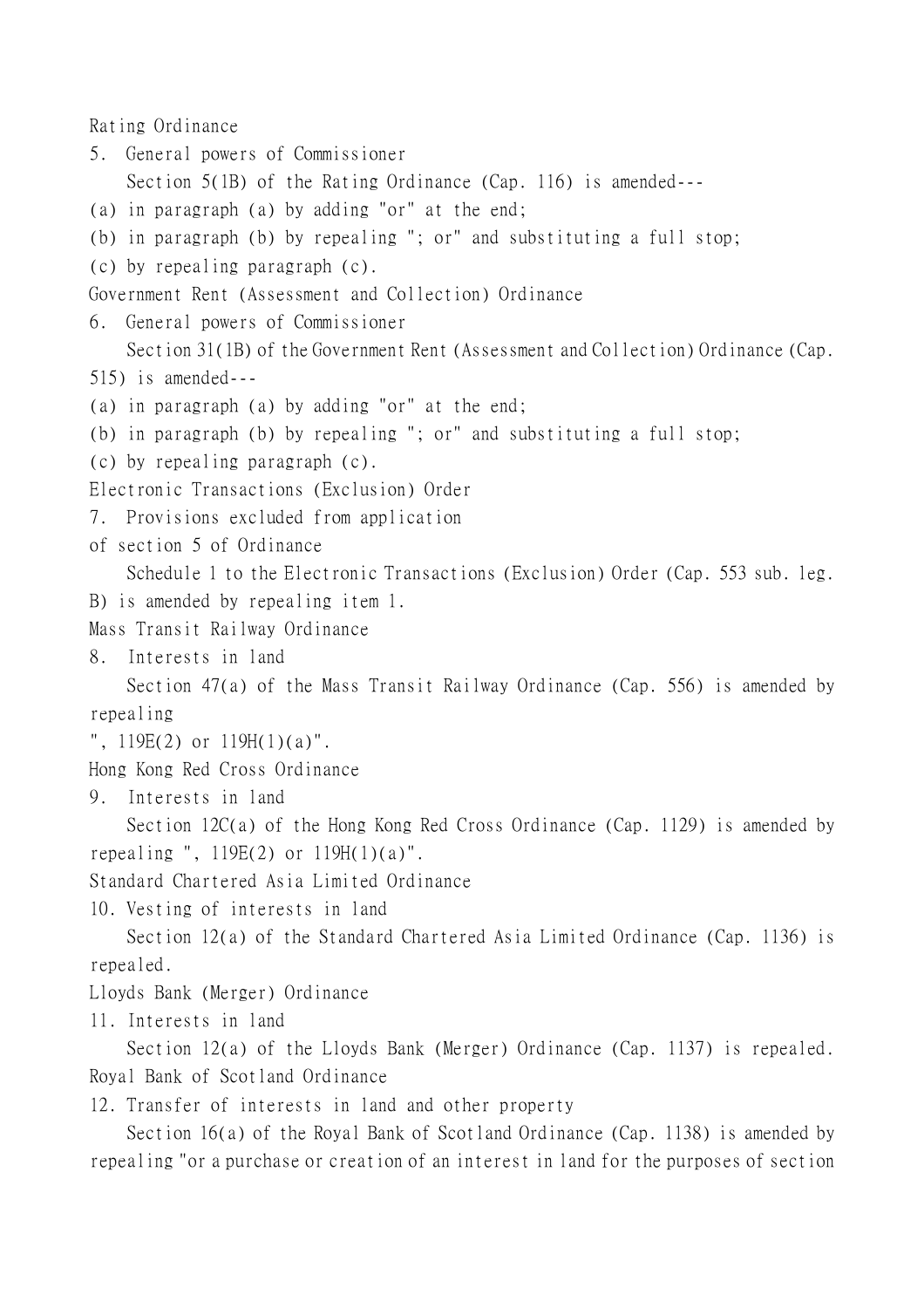119E(2) of that Ordinance".

Deutsche Bank (Merger) Ordinance

13. Interests in land

Section 12(a) of the Deutsche Bank (Merger) Ordinance (Cap. 1142) is repealed. Rainier International Bank (Transfer of

Hong Kong Undertaking) Ordinance

14. Interests in land

Section 11(a) of the Rainier International Bank (Transfer of Hong Kong Undertaking) Ordinance (Cap. 1144) is repealed.

First Pacific Bank Limited Ordinance

15. Interests in land

Section 13(a) of the First Pacific Bank Limited Ordinance (Cap. 1146) is repealed. Dao Heng Bank Limited Ordinance

16. Interests in land

Section 14(a) of the Dao Heng Bank Limited Ordinance (Cap. 1152) is amended by repealing ",  $53(7)(a)$ ,  $119E(2)$  or  $119H(1)(a)$ " and substituting "or  $53(7)(a)$ ". Middle East Finance International Limited

(Transfer of Undertaking) Ordinance

17. Interests in land

Section 14(a) of the Middle East Finance International Limited (Transfer of Undertaking) Ordinance (Cap. 1154) is amended by repealing ", 53(7)(a), 119E(2) or  $119H(1)(a)$ " and substituting "or  $53(7)(a)$ ".

The Christian and Missionary Alliance (Transfer

of Hong Kong Immovable Property) Ordinance

18. Interests in land

Section 8(a) of The Christian and Missionary Alliance (Transfer of Hong Kong Immovable Property) Ordinance (Cap. 1155) is amended by repealing "section 119E(2) of the Landlord and Tenant (Consolidation) Ordinance (Cap. 7) or".

Bank of Tokyo-Mitsubishi Ordinance

19. Interests in land

Section 14(a) of the Bank of Tokyo-Mitsubishi Ordinance (Cap. 1160) is repealed. The Bank of Tokyo-Mitsubishi (Merger of

Subsidiaries) Ordinance

20. Interests in land

Section 16(a) of The Bank of Tokyo-Mitsubishi (Merger of Subsidiaries) Ordinance (Cap. 1161) is amended by repealing ",  $119E(2)$  or  $119H(a)$ ".

Hong Kong St. John Ambulance Incorporation Ordinance

21. Vesting of property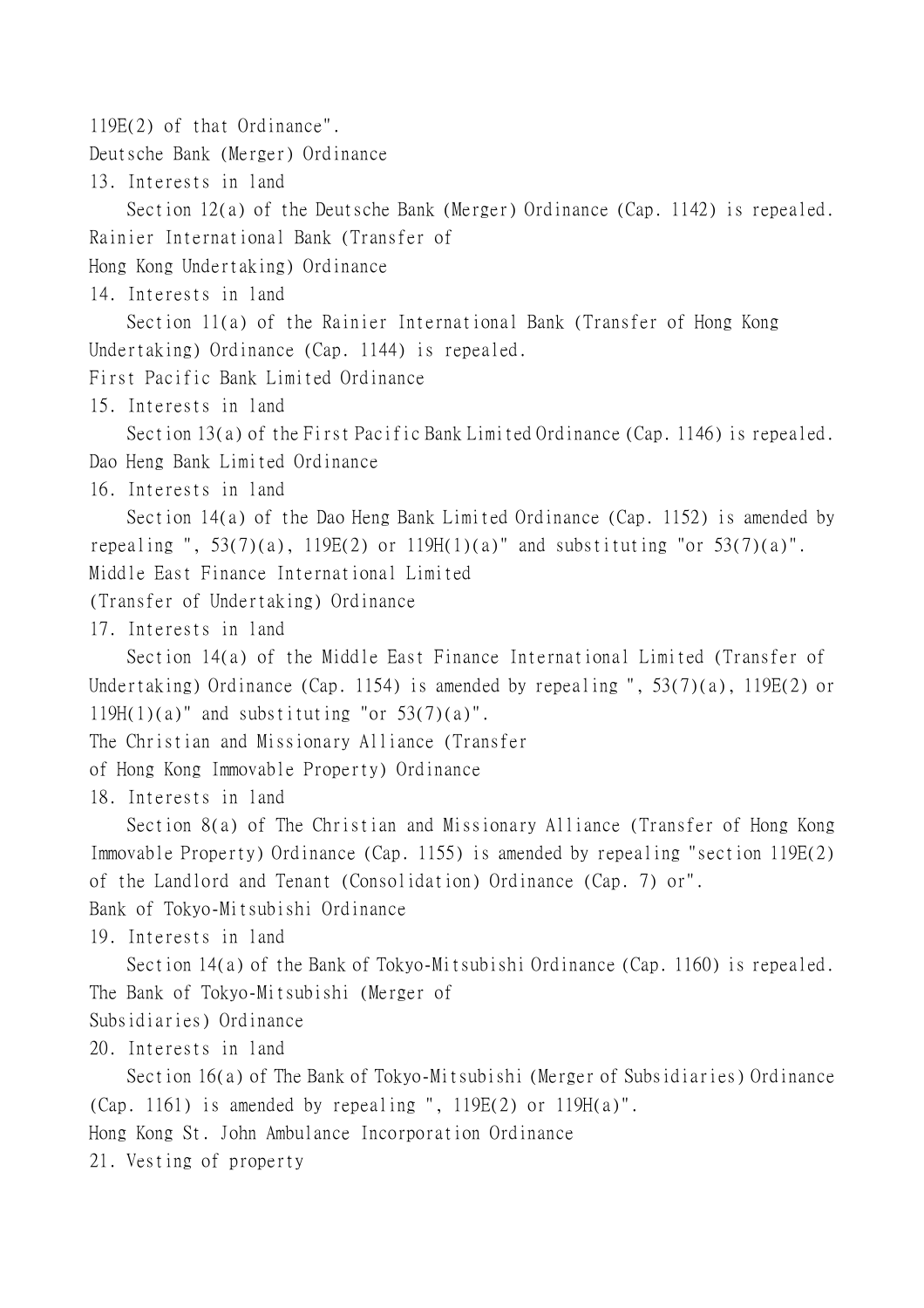```
Section 6(4)(a) of the Hong Kong St. John Ambulance Incorporation Ordinance (Cap.
1164) is amended by repealing ", 119E(2) or 119H(1)(a)".
Bank of China (Hong Kong) Limited (Merger) Ordinance
22. Interests in land
    Section 18(1)(a) of the Bank of China (Hong Kong) Limited (Merger) Ordinance (Cap.
1167) is amended by repealing ", 119E(2) or 119H(1)(a)".
The Bank of East Asia, Limited Ordinance
23. Interests in land
    Section 15(1)(a) of The Bank of East Asia, Limited Ordinance (Cap. 1168) is
amended by repealing ", 119E(2) or 119H(1)(a)".
Mizuho Corporate Bank, Ltd. (Hong Kong
Consolidation) Ordinance
24. Interests in land
    Section 13(1)(a) of the Mizuho Corporate Bank, Ltd. (Hong Kong Consolidation)
Ordinance (Cap. 1169) is amended by repealing ", 119E(2) or 119H(1)(a)".
The Bank of East Asia, Limited (Merger) Ordinance
25. Interests in land
    Section 15(1)(a) of The Bank of East Asia, Limited (Merger) Ordinance (Cap. 1170)
is amended by repealing ", 119E(2) or 119H(1)(a)".
CITIC Ka Wah Bank Limited (Merger) Ordinance
26. Interests in land
    Section 16(1)(a) of the CITIC Ka Wah Bank Limited (Merger) Ordinance (Cap. 1171)
is amended by repealing ", 119E(2) or 119H(1)(a)".
Dao Heng Bank Limited (Merger) Ordinance
27. Interests in land
    Section 16(1)(a) of the Dao Heng Bank Limited (Merger) Ordinance (11 of 2003)
is amended by repealing ", 119E(2) or 119H(1)(a)".
The Bank of East Asia, Limited (Merger
of Subsidiaries) Ordinance
28. Interests in land
    Section 14(1)(a) of The Bank of East Asia, Limited (Merger of Subsidiaries)
Ordinance (13 of 2003) is amended by repealing ", 119E(2) or 119H(1)(a)".
Explanatory Memorandum
```
Part IV of the Landlord and Tenant (Consolidation) Ordinance (Cap. 7) ("LTO") provides security of tenure to most private domestic tenancies by entitling the tenant to apply for a new tenancy. Part V of the LTO imposes minimum notice requirements on the termination of non-domestic tenancies. The purpose of this Bill is to repeal the operative provisions of both Parts IV and V of the LTO in order to allow the rental